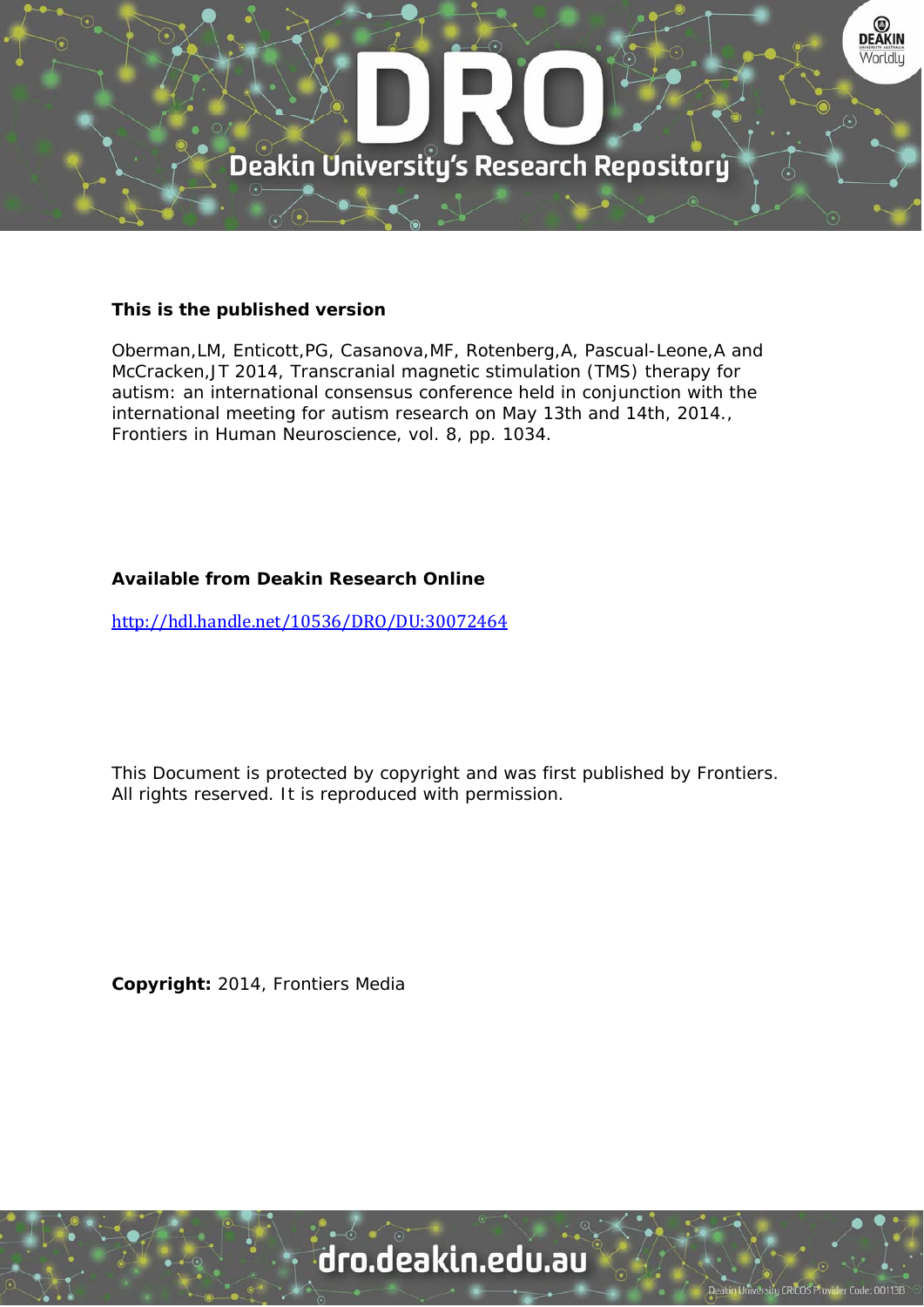

# Transcranial magnetic stimulation (TMS) therapy for [autism: an international consensus conference held in](http://www.frontiersin.org/journal/10.3389/fnhum.2014.01034/full) conjunction with the international meeting for autism research on May 13th and 14th, 2014

## *[Lindsay M. Oberman1](http://community.frontiersin.org/people/u/12519) \*, [Peter G. Enticott](http://community.frontiersin.org/people/u/23826) 2, [Manuel F. Casanova3](http://community.frontiersin.org/people/u/3604), [Alexander Rotenberg4](http://community.frontiersin.org/people/u/12526),5, [Alvaro Pascual-Leone](http://community.frontiersin.org/people/u/3650)5 and James T. McCracken6*

*<sup>1</sup> Neuroplasticity and Autism Spectrum Disorder Program, Department of Psychiatry and Human Behavior, E.P. Bradley Hospital and Warren Alpert Medical School, Brown University, Providence, RI, USA*

*<sup>2</sup> Cognitive Neuroscience Unit, School of Psychology, Deakin University, Burwood, VIC, Australia*

*<sup>3</sup> Department of Psychiatry and Behavioral Science, University of Louisville, Louisville, KY, USA*

*<sup>4</sup> Neuromodulation Program, Department of Neurology, Boston Children's Hospital and Harvard Medical School, Boston, MA, USA*

*<sup>5</sup> Berenson-Allen Center for Noninvasive Brain Stimulation, Department of Neurology, Beth Israel Deaconess Medical Center and Harvard Medical School, Boston, MA, USA*

*<sup>6</sup> Department of Psychiatry and Biobehavioral Sciences, David Geffen School of Medicine at University of California, Los Angeles, Los Angeles, CA, USA \*Correspondence: [loberman@lifespan.org](mailto:loberman@lifespan.org)*

#### *Edited by:*

*Rachael D. Seidler, University of Michigan, USA*

#### *Reviewed by:*

*Jorge Leon Morales-Quezada, Laboratory of Neuromodulation, USA*

**Keywords: Autism Spectrum Disorder, transcranial magnetic stimulation, pathophysiology, therapy, consensus**

The Centers for Disease Control and Prevention currently estimate the prevalence of Autism Spectrum Disorder (ASD) in the U.S. at 1:68 children [\(Baio](#page-2-0), [2014](#page-2-0)). Despite decades of research across multiple levels of analysis, we currently lack a reliable biomarker that may facilitate diagnosis, illuminate pathophysiology, or guide treatment. The development of novel treatment strategies for ASD will require efforts for better clinical characterization, identification of more homogeneous subgroups for studies, and improved understanding of underlying pathophysiology. There is growing support for early intensive interventions in this population [\(Reichow](#page-3-0), [2012](#page-3-0)). Pharmacological treatments have been shown to be effective in treating some of the common secondary and comorbid features of ASD [\(Hampson et al., 2012](#page-2-1)), but there is currently no pharmacotherapy conclusively shown to improve the core symptoms [\(Oberman](#page-3-1), [2012\)](#page-3-1).

Recently a number of investigators have begun to explore the use of transcranial magnetic stimulation (TMS) as a tool to characterize ASD pathophysiology, and to test its therapeutic potential. TMS is a safe and well-tolerated method for non-invasive focal cortical stimulation

where small intracranial electrical currents are generated by a rapidly fluctuating extracranial magnetic field. In an effort to share recent progress in the use of TMS in ASD, promote collaboration across laboratories, and establish consensus on parameters that may be useful for the study of pathophysiology and the potential treatment of ASD, leading experts in the field gathered in Atlanta, GA on May 13th and 14th 2014 for the "Transcranial Magnetic Stimulation (TMS) Therapy for Autism Consensus Conference" organized and supported by the Clearly Present Foundation with additional support from Neuronetics, Inc. and Autism Speaks.

Alvaro Pascual-Leone began the conference by discussing the basic mechanisms and safety of TMS in clinical populations. TMS can be applied in single pulses to investigate corticospinal excitability, pairs of pulses to study intracortical inhibition and facilitation, and repeated trains of TMS (rTMS) to both to study and therapeutically modulate excitability and plasticity in a number of neurological and psychiatric [conditions](#page-3-2) [\(](#page-3-2)Kobayashi and Pascual-Leone, [2003](#page-3-2)). The effects of rTMS can be expected to differ considerably by virtue of varying parameters of stimulation and knowledge of underlying symptom pathophysiology. TMS is considered quite safe if applied within current safety guidelines; however, it does pose som[e risk for adverse side-effects \(](#page-3-3)Rossi et al., [2009](#page-3-3)). Though relatively few patients with ASD have participated in TMS protocols, the frequency and quality of sideeffects shown thus far approximates that seen [in the general population \(](#page-3-4)Oberman et al., [2013\)](#page-3-4). As with any other condition, factors including medications and medical history need to be assessed when determining risk for an individual. There are currently no identified ASD-specific risk factors for TMS-induced adverse effects. Even though ASD can be associated with an increased risk for seizures, in TMS studies to date, there is no evidence of increased epileptogenic risk in ASD when safety guidelines and recommendations are followed.

Manuel Casanova then provided a targeted review of the literature on the pathophysiology of ASD. Postmortem studies have shown evidence of abnormalities of neuronal migration in the brains of individuals with ASD [\(Bailey et al.](#page-2-2), [1998](#page-2-2)), which include displaced neurons manifesting as focal cortical dysplasias in a majority of individuals with ASD (Casanova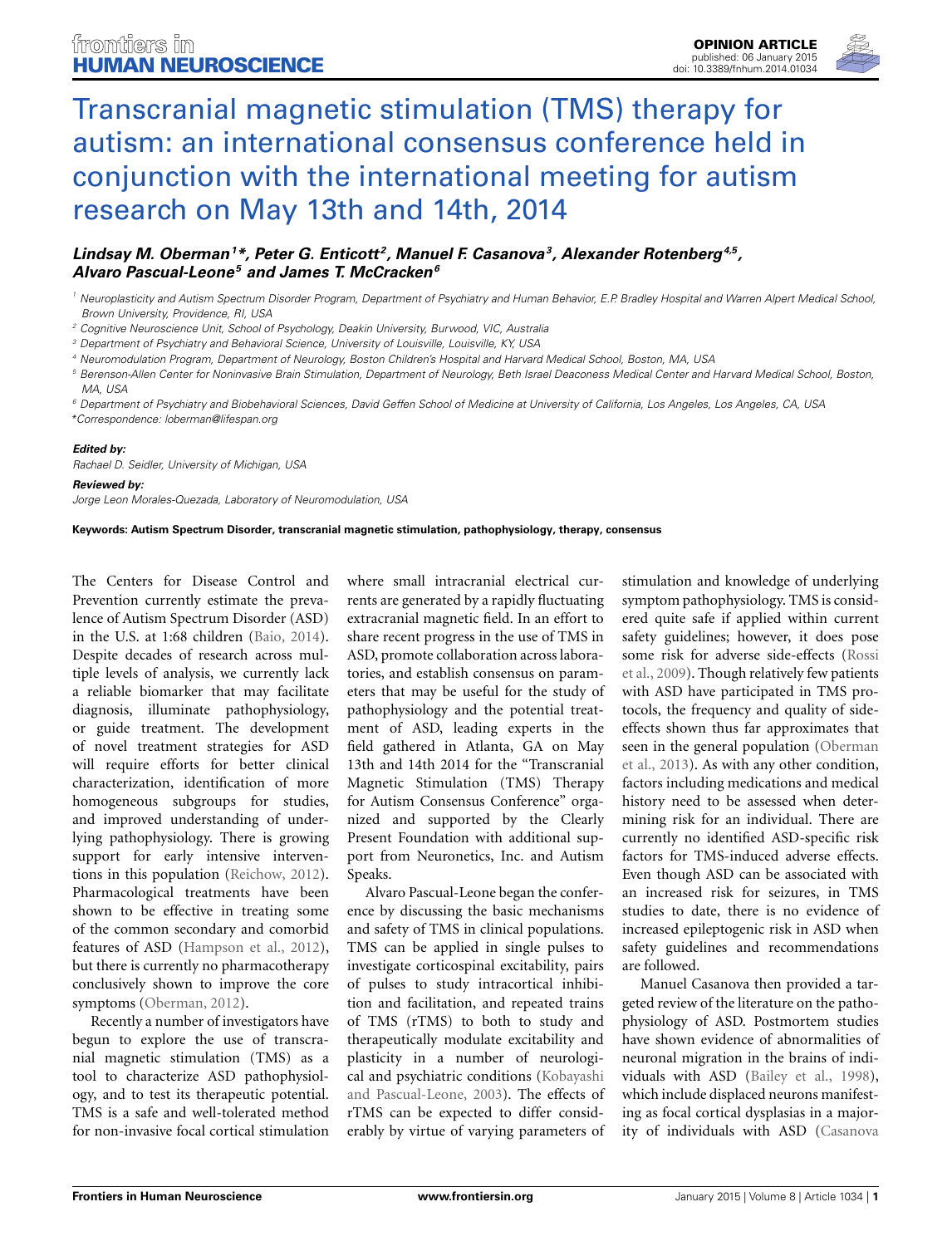et al., [2013](#page-2-3)). Morphometric analysis of cells within the malformed cortex has suggested a reduced number of interneurons [\(Casanova et al., 2013](#page-2-3)). This is consistent with previous reports of abnormalities in ASD within the peripheral cortical minicolumn neuropil space, the compartment where most inhibitory cells are located [\(Casanova et al.](#page-2-4), [2002\)](#page-2-4). Both EEG and vibrotactile studies corroborate a deficit of cortical lateral inhibition [\(Keita et al.,](#page-2-5) [2011](#page-2-5); [Puts et al.](#page-3-5), [2014\)](#page-3-5). He proposed that this deficit could account for the seizures and sensory abnormalities often reported in ASD.

Lindsay Oberman discussed the use of TMS as an investigative device to study cortical excitability and plasticity in ASD. These studies show that a number of basic mechanisms and circuits are atypical while other measures appear to be normal (see [Oberman et al.](#page-3-4), [2013](#page-3-4)). Specifically, motor thresholds and baseline motor-cortical excitability measures appear to be normal. There is heterogeneity in the response to paired-pulse paradigms with impaired inhibition in some individuals, typical response in others, and paradoxical facilitation in another subgroup. Studies exploring corticospinal plasticity mechanisms, using two different rTMS protocols [theta burst stimulation (TBS) and paired associative stimulation (PAS)], have shown abnormalities. However, the direction of the abnormality is unclear with TBS studies showing enhanced response [\(Oberman et al., 2012](#page-3-6)) and [PAS showing reduced response \(](#page-2-6)Jung et al., [2013](#page-2-6)). There are a number of open questions related to the use of TMS as an investigative device in ASD including developmental effects, effects related to intellectual disability and functioning, and what underlying mechanisms are driving the observed heterogeneity in the population.

Peter Enticott discussed the efficacy of rTMS as a therapeutic intervention in ASD. A number of studies using low-frequency rTMS in an effort to enhance cortical inhibitory tone in dorsolateral prefrontal cortex have resulted in improvements in EEG indices of attention, information processing, and error monitoring as well as behavioral improvements in repetitive behaviors and irritability [\(Sokhadze et al.](#page-3-7), [2014](#page-3-7)).

Low-frequency stimulation to left pars triangularis resulted in improved object nami[ng in a single session study \(](#page-2-7)Fecteau et al., [2011\)](#page-2-7). High-frequency stimulation, designed to enhance excitability, has suggested improvements in self-reported social relating and social anxiety following medial prefrontal cortex stimulation [\(Enticott et al.](#page-2-8), [2014](#page-2-8)) and significant improvements in eye-hand coordination following premotor stimulation [\(Panerai et al., 2013\)](#page-3-8). Although an emerging literature, these studies collectively provide support for the potential efficacy of rTMS in ASD [\(Oberman et al.](#page-3-4), [2013](#page-3-4)). However, the small study samples, lack of blind assessments, and limited use of control or comparison conditions limit the interpretation of these early investigations.

James McCracken concluded the conference by discussing key factors to consider when designing clinical trials for ASD. These factors included identification of valid and reliable endpoints, incorporation of blind assessments, need for credible control conditions, establishment of effective stimulation parameters, need to relate changes in electrophysiologic endpoints to functional change, and identification of biomarkers that can be used to reduce the heterogeneity of the sample and stratify participants to treatment strategies that are best matched to their underlying pathophysiology. To this end, those present discussed the utility of developing functional imaging and TMS indices as potential standardized biomarkers and the need for larger, multisite trials to establish validity of these measures across development and levels of functioning and reliability of these measures across centers.

At the conclusion of the conference, there was enthusiasm for the potential use of TMS in ASD. Further work is necessary to achieve consensus on the key factors discussed by Dr. McCracken, but the expertise and commitment is present in the research and clinical community to work toward the end goal of designing and implementing large-scale, double blind, multisite clinical trials of rTMS for ASD in the near future. Those present committed to collaborate across laboratories to establish mutually agreed upon protocols and to meet again within 1 year.

### **AUTHOR CONTRIBUTIONS**

Lindsay M. Oberman, Peter G. Enticott, Manuel F. Casanova, Alvaro Pascual-Leone, and James T. McCracken contributed to the organization of the conference, were invited speakers to the conference, and lead the discussion during the conference. Alexander Rotenberg contributed to the organization of the conference, and the discussion during the conference. All authors contributed to the writing of the manuscript.

#### **ACKNOWLEDGMENT**

The content is solely the responsibility of the authors and does not necessarily represent the official views of Clearly Present Foundation, Autism Speaks, or Neuronetics, Inc.

#### **REFERENCES**

- <span id="page-2-2"></span>Bailey, A., Luthert, P., Dean, A., Harding, B., Janota, I., Montgomery, M., et al. (1998). A clinicopathological study of autism. *Brain* 121 (Pt 5), 889–905. doi: 10.1093/brain/121.5.889
- <span id="page-2-0"></span>Baio, J. (2014). Prevalence of autism spectrum disorder among children aged 8 years - autism and developmental disabilities monitoring network, 11 sites, United States, 2010. *MMWR Surveill. Summ.* 63, 1–21.
- <span id="page-2-4"></span>Casanova, M. F., Buxhoeveden, D. P., Switala, A. E., and Roy, E. (2002). Minicolumnar pathology in autism. *Neurology* 58, 428–432. doi: 10.1212/WNL.58.3.428
- <span id="page-2-3"></span>Casanova, M. F., El-Baz, A. S., Kamat, S. S., Dombroski, B. A., Khalifa, F., Elnakib, A., et al. (2013). Focal cortical dysplasias in autism spectrum disorders. *Acta Neuropathol. Commun.* 1:67. doi: 10.1186/2051-5960-1-67
- <span id="page-2-8"></span>Enticott, P. G., Fitzgibbon, B. M., Kennedy, H. A., Arnold, S. L., Elliot, D., Peachey, A., et al. (2014). A double-blind, randomized trial of deep repetitive transcranial magnetic stimulation (rTMS) for autism spectrum disorder. *Brain Stimul.* 7, 206–211. doi: 10.1016/j.brs.2013.10.004
- <span id="page-2-7"></span>Fecteau, S., Agosta, S., Oberman, L., and Pascual-Leone, A. (2011). Brain stimulation over Broca's area differentially modulates naming skills in neurotypical adults and individuals with Asperger's syndrome. *Eur. J. Neurosci.* 34, 158–164. doi: 10.1111/j.1460-9568.2011.07726.x
- <span id="page-2-1"></span>Hampson, D. R., Gholizadeh, S., and Pacey, L. K. (2012). Pathways to drug development for autism spectrum disorders. *Clin. Pharmacol. Ther.* 91, 189–200. doi: 10.1038/clpt.2011.245
- <span id="page-2-6"></span>Jung, N. H., Janzarik, W. G., Delvendahl, I., Munchau, A., Biscaldi, M., Mainberger, F., et al. (2013). Impaired induction of long-term potentiation-like plasticity in patients with high-functioning autism and Asperger syndrome. *Dev. Med. Child Neurol.* 55, 83–89. doi: 10.1111/dmcn.12012
- <span id="page-2-5"></span>Keita, L., Mottron, L., Dawson, M., and Bertone, A. (2011). Atypical lateral connectivity: a neural basis for altered visuospatial processing